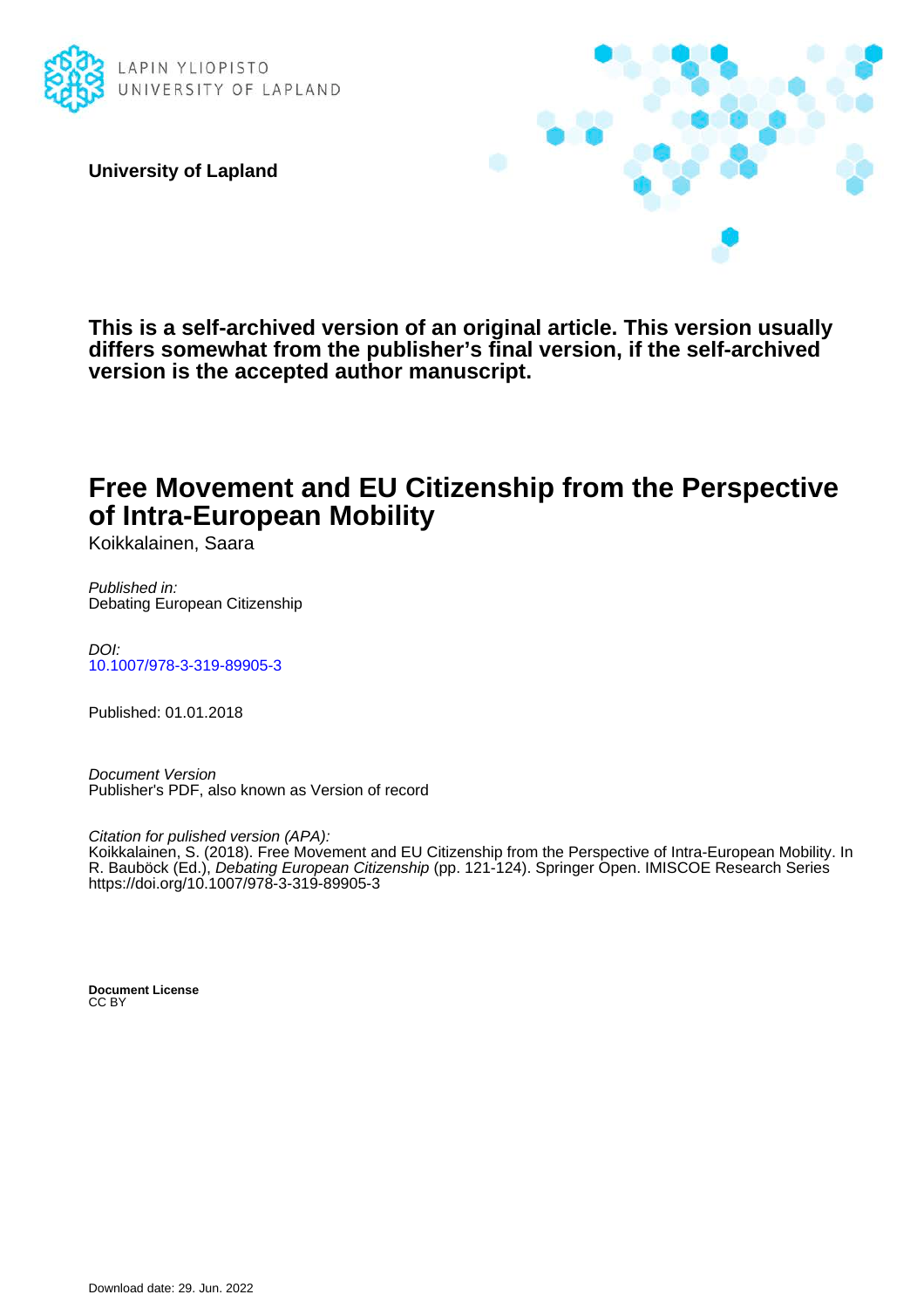## **Free Movement and EU Citizenship from the Perspective of Intra-European Mobility**



Saara Koikkalainen

In his kick-off text, Floris de Witte argues that the value of free movement lies in its capacity to emancipate the individual from the nation state, to recalibrate questions of justice and democracy, and to sever ties to a homogenous political 'community of fate'. My contribution builds on empirical research on intra-European mobility and elaborates on his first claim on emancipation. I offer two factors to support my interpretation of the strong link between free movement and EU citizenship: 1) the development of the very concept of European citizenship is at least partly the result of a longer history of free movement and 2) the concrete advantages of EU citizenship are strongly linked to free movement. I finish with the conclusion that free movement makes the EU *real* also for those Europeans who have not exercised their right to move. As de Witte says: 'Freedom of movement, in other words, liberates not only the body but also the mind from the normative structures of the state.'

#### **The history of free movement and EU citizenship**

The foundations of free movement date back to the 1950s and the Treaty establishing the European Coal and Steel Community (ECSC), where the cross-border movement of *coal and steel industry workers* was to be eased to aid the growing post-war economies. The EEC-Treaty extended free movement rights to *workers in other industries*, with the exception of the public sector, and these rights were codified in 1968 for the workers from the six original Member States. Since the 1970s, the European Court of Justice has played a fundamental role in widening the scope of free movement, as ordinary Europeans have been active in testing its boundaries in court, thus gradually extending the right of free movement to *persons*. The process culminated with the introduction of European citizenship in the Maastricht Treaty in 1992 where the right was extended to *citizens*. [1](#page-1-0)

<span id="page-1-0"></span><sup>1</sup> e.g. Koikkalainen, S. (2011), *Free movement in Europe: Past and Present. Migration Information Source*. Washington, DC: Migration Policy Institute, available at [www.migrationinformation.org/Feature/display.cfm?ID=836](http://www.migrationinformation.org/Feature/display.cfm?ID=836).

R. Bauböck (ed.), *Debating European Citizenship*, IMISCOE Research Series, [https://doi.org/10.1007/978-3-319-89905-3\\_24](https://doi.org/10.1007/978-3-319-89905-3_24)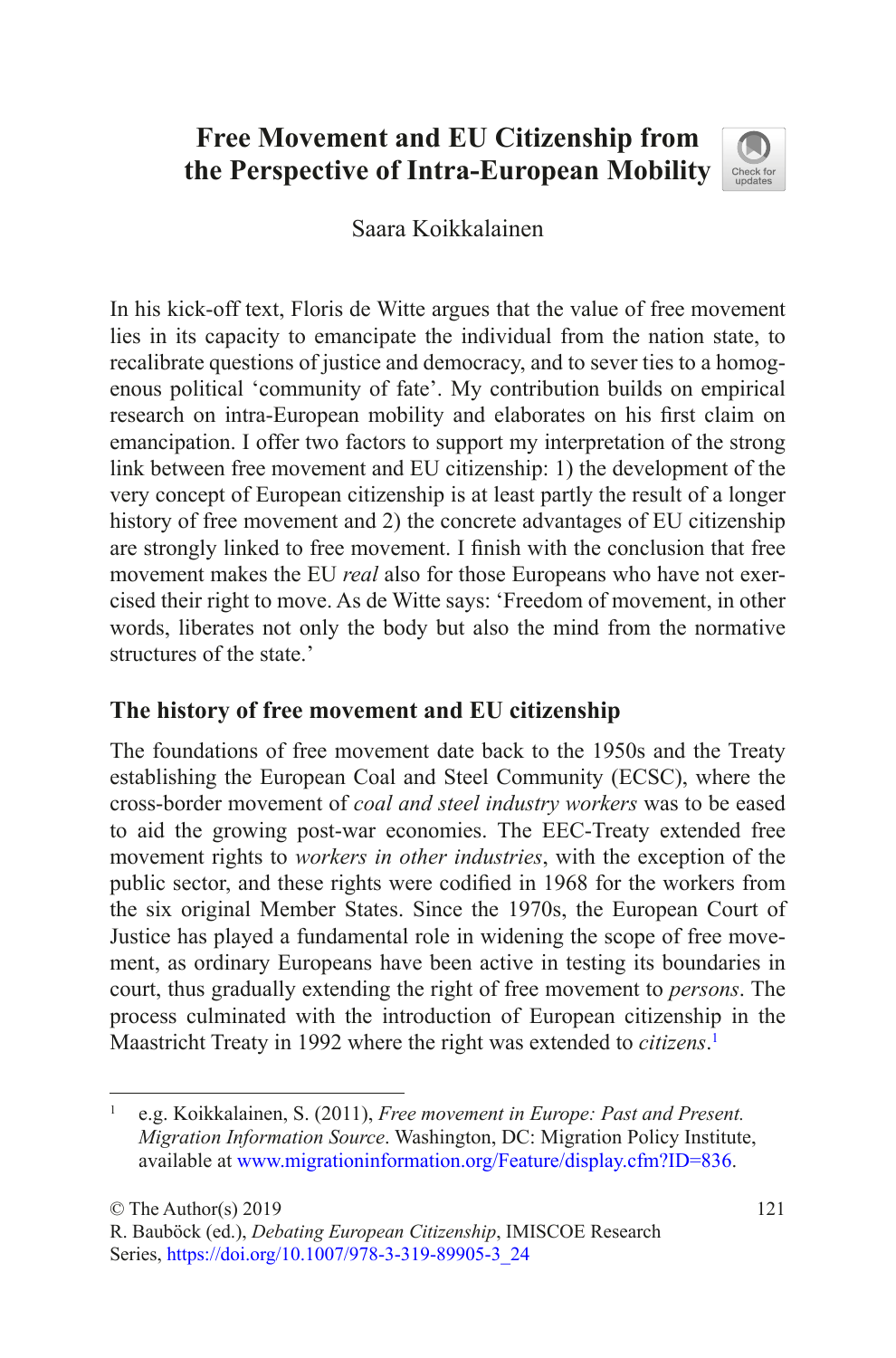While free movement was originally based on an economic rationale and the desire to provide a flexible workforce for the industry, it has developed into a civic right that might have been impossible to envision without the preceding decades of mobility. The right is also highly valued by the Europeans themselves: in the Eurobarometer surveys, $2$  freedom of movement consistently ranks high among the things that Europeans value in the EU. In the autumn of 2015, 78 per cent of the respondents supported free movement, even though differences among countries were significant (94 per cent support in Latvia and 92 per cent in Estonia, while only 64 per cent in the UK and 66 per cent in Austria). Free movement is also routinely listed as the most positive or the second most positive result of the EU along with 'peace among the EU member states'. Therefore, while issues such as access to social security and transferability of pensions across borders are still problematic, it is clear that free movement is, according to the Europeans themselves, at the core of European citizenship.

#### **The value of EU citizenship is linked with free movement**

Europeans take advantage of free movement as students, trainees, professionals, family members, retirees, and workers of different skills and educational backgrounds. Not all are moving for life, as many choose to live abroad temporarily or seasonally or engage in various cross-border activities.<sup>[3](#page-2-1)</sup> In response to de Witte, Daniel Thym writes that while he understands the value of free movement for the individual, he also sees the limitations of de Witte's argument: 'European rules extend our freedom geographically and in substance, but the surplus remains gradual instead of categorical.' Thym downplays the exceptionality of a situation where a German pensioner, for example, is free to settle in Spain, instead of just relocating to a more pleasant environment within Germany. However, along with others engaged in research in intra-European mobility, I argue that those who exercise their right to free movement are *pioneers of European integration*, whose lives and actions impact both the countries of origin and

<span id="page-2-0"></span><sup>&</sup>lt;sup>2</sup> Standard Eurobarometer 84, 2015, EC, DG for Communication. First results (Autumn 2015).

<span id="page-2-1"></span><sup>3</sup> E.g. Favell, A. (2008), *Eurostars and Eurocities: Free Movement and Mobility in an Integrating Europe*. Oxford: Blackwell; King, R. (2002), 'Towards a new map of European migration', *International Journal of Population Geography* 8 (2): 89–106. DOI: 10.1002/ijpg.246; Recchi, E. (ed.) (2014), *The Europeanisation of Everyday Life: Cross-Border Practices and Transnational Identifications among EU and Third-Country Citizens – Final Report*. Available at <http://nbn-resolving.de/urn:nbn:de:0168-ssoar-395269> .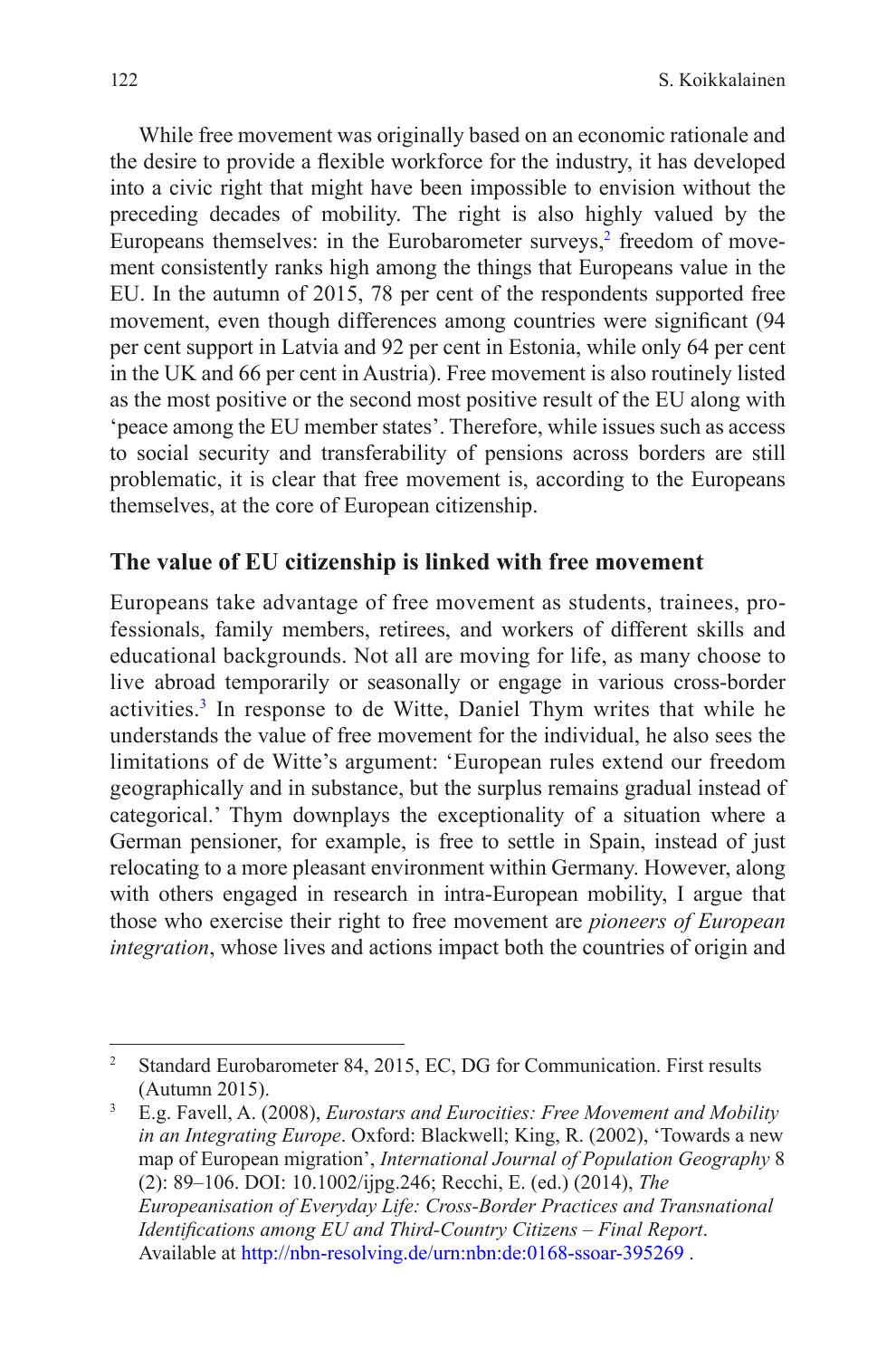destination as well as the socio-cultural construction of Europe in a multitude of different ways.[4](#page-3-0)

In Richard Bellamy's view, EU citizenship does not undermine national citizenship but rather defends it in the 'context of the normative and empirical challenges of an inter-dependent world.' Yet when examining EU citizenship from the viewpoint of the intra-European migrant, I am tempted to agree with de Witte that it is 'distinct from, and genuinely supplementary to, national citizenship'. Namely, the extensive rights granted by EU citizenship have made adopting the (legal) citizenship of the country of destination largely unnecessary, and for Europeans the value of citizenship acquisition is clearly lower than for third-country nationals wishing to legally settle within the EU. In 2013, for example, in twelve EU member states at least nine out of ten persons who were granted citizenship were non-EU citizens while only in Hungary and Luxembourg EU-migrants were in the majority.<sup>5</sup> There is hardly any other circumstance where EU citizenship would have such a manifest impact on the lived experience of an individual than the possibility of being a legal, long-term resident of a country with minimal pressures to naturalisation.

### **Imaginary horizons and cognitive migration**

Free movement is at the core of EU citizenship also because it opens horizons for Europeans who have not moved abroad, but may have seriously considered the matter, plan to do so in the future or see mobility as an option for their children. The imagination of a potential future involving international migration is a way of making Europe or the EU seem *real* in the mind of an individual.[6](#page-3-2) It relies on a process we have called *cognitive migration* where the mind may travel multiple times before the actual bodily move takes place.<sup>7</sup> In the Flash Eurobarometer of spring 2016 four in five respondents were aware of their mobility rights as European citizens,<sup>8</sup> so the option

<span id="page-3-0"></span><sup>4</sup> Recchi, E. and Favell, A. (eds.) (2009), *Pioneers of European integration. Citizenship and mobility in the EU.* Cheltenham: Edward Elgar.

<span id="page-3-1"></span><sup>5</sup> Eurostat (2015), *Acquisition of citizenship statistics. Eurostat Statics Explained*. Available at [http://ec.europa.eu/eurostat/statistics-explained/index.](http://ec.europa.eu/eurostat/statistics-explained/index.php/Acquisition_of_citizenship_statistics) [php/Acquisition\\_of\\_citizenship\\_statistics](http://ec.europa.eu/eurostat/statistics-explained/index.php/Acquisition_of_citizenship_statistics)

<span id="page-3-2"></span> $6\quad$  Castano, E. (2004), 'European identity: A social-psychological perspective', in R.K. Herrmann, T. Risse & M.B. Brewer (eds.), *Transnational identities: Becoming European in the EU*, 40–58. Oxford: Rowman & Littlefield.

<span id="page-3-3"></span><sup>7</sup> Koikkalainen, S. & Kyle, D. (2015), 'Imagining Mobility: The Prospective Cognition Question in Migration Research', *Journal of Ethnic and Migration Studies* 42 (5): 759–776, doi: 10.1080/1369183X.2015.1111133.

<span id="page-3-4"></span><sup>&</sup>lt;sup>8</sup> Flash Eurobarometer 430 2016, EC, DG for Justice and Consumers & DG for Communication.